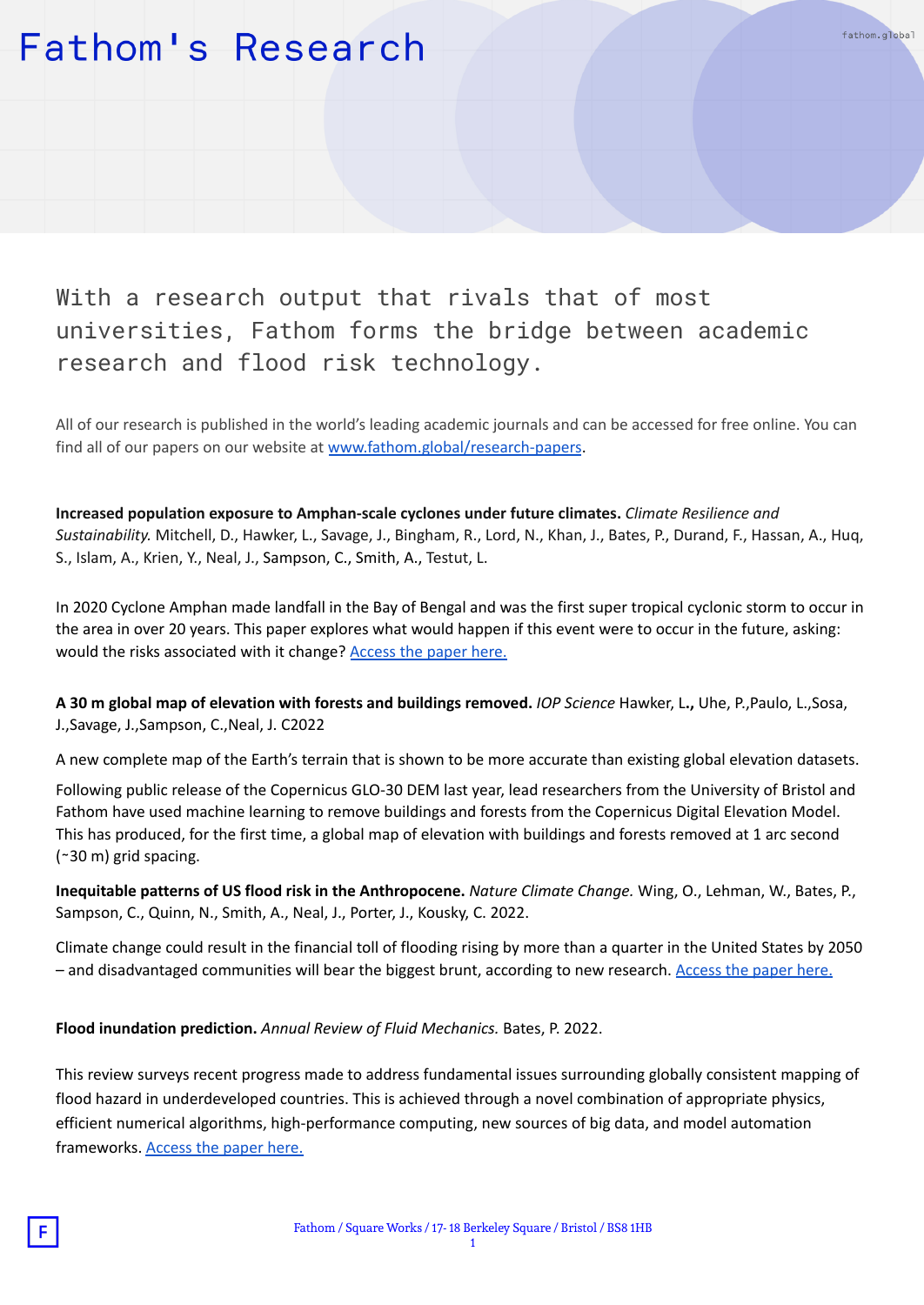fathom.global

**Voluntary purchases and adverse selection in the market for flood insurance.** *Journal of Environmental Economics and Management*. Bradt, J., Kousky, C., Wing, O. 2021.

Insurance is mandatory for those residing in FEMA flood zones with a federally-backed mortgage. Less understood is what motivates people to voluntarily obtain flood insurance in areas outside these zones. In a wide-ranging analysis in collaboration with Jacob Bradt (Harvard) and Carolyn Kousky (Wharton), we find voluntary insurance purchases are preferentially taking place in areas where Fathom's model deviates from FEMA flood maps. This implies that our model is correctly identifying places at risk which FEMA misses, and that people have pretty good understanding (or, at least, better than the NFIP) of their local flood risk, leading to 'adverse selection' in the programme. [Access](https://www.sciencedirect.com/science/article/abs/pii/S0095069621000826) paper [here.](https://www.sciencedirect.com/science/article/abs/pii/S0095069621000826)

**Causes, impacts and patterns of disastrous river floods.** *Nature Reviews Earth & Environment*. Merz, B., Blöschl, G., Vorogushyn, S., Dottori, F., Aerts, J., Bates, P., Bertola, M., Kemter, M., Kreibich, H., Lall, U., Macdonald, E. 2021.

This research reviews over 200 papers investigating the causes and impacts of disastrous river flooding, and their past and projected trends. [Access](https://www.nature.com/articles/s43017-021-00195-3) paper here.

**Environmental Impact Bonds: a common framework and looking ahead.** *Environmental Research: Infrastructure and Sustainability, 1*. Brand, M., Quesnel, K., Saksa, P., Ulibarri, N., Bomblies, A., Mandle, L., Allaire, M., Wing, O., Tobin-de la Puente, J., Parker E. 2021.

Environment Impact Bonds (EIBs) are in their infancy, yet are increasingly recognised as a funding solution to tackle the world's most pressing environmental challenges. Our contribution, alongside colleagues at The Nature Conservancy, discusses how recent developments to flood models at scale can help to inform both the principal and the repayment interest rate for flood mitigation projects, such as floodplain conservation. [Access](https://iopscience.iop.org/article/10.1088/2634-4505/ac0b2c) paper here.

**Attributable human-induced changes in the magnitude of flooding in the Houston, Texas region during Hurricane Harvey**. *Climate Change,* 166. Wehner, M., Sampson, C. 2021.

Using Fathom's US flood model to examine how climate change exacerbated the impact of Hurricane Harvey, which devastated Houston in 2017. [Access](https://link.springer.com/article/10.1007/s10584-021-03114-z#citeas) paper here.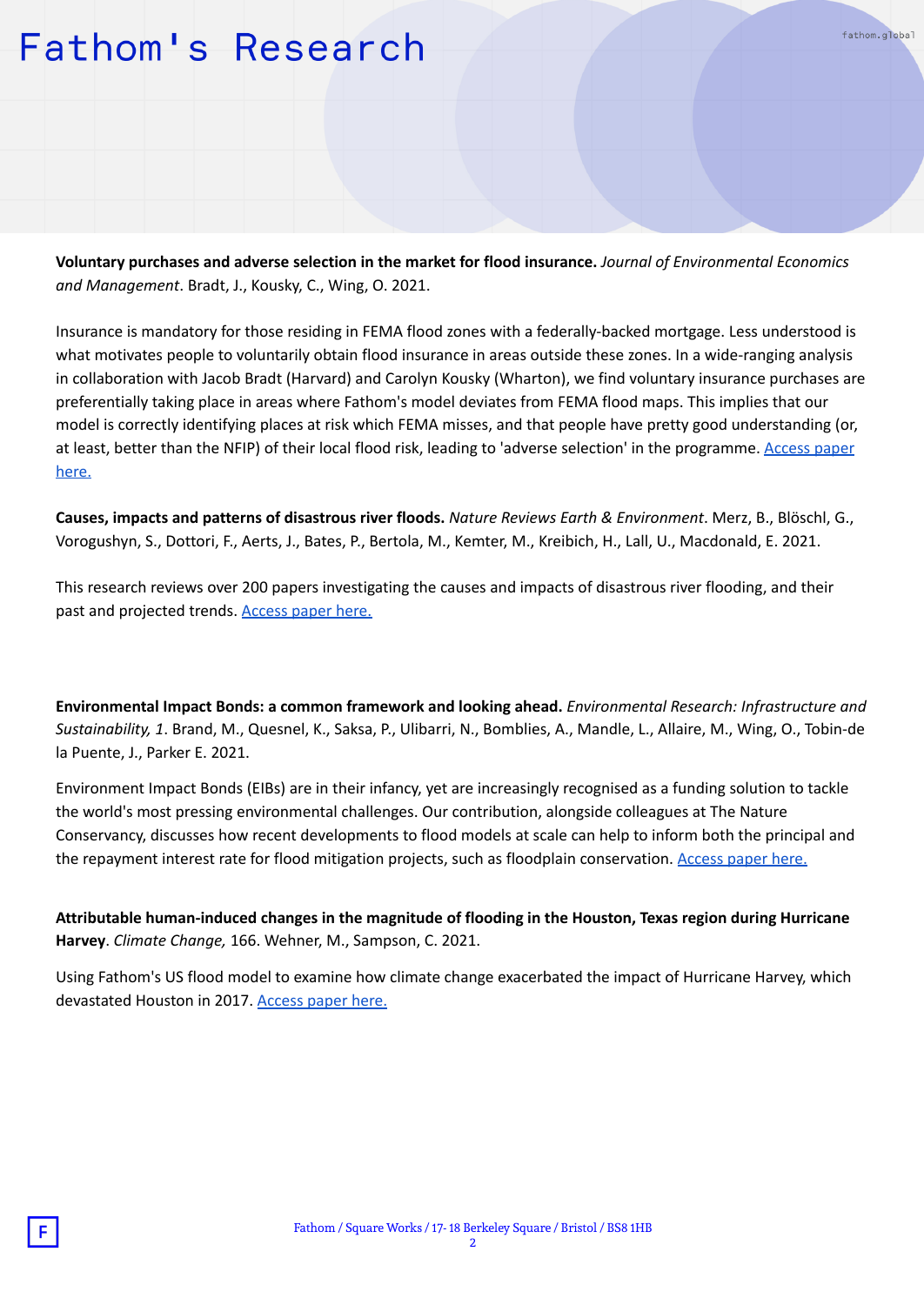**Flood exposure and social vulnerability in the United States.** *Natural Hazards*, 106. Tate, E., Rahman, M.A., Emrich, C.T., Sampson, C.C. 2021.

fathom.global

This study explores the geography of flood exposure and social vulnerability in the conterminous United States, and finds racial minorities and mobile-home occupiers in rural Southern communities to be over-represented where exposure and social vulnerability converge. [Access](https://link.springer.com/article/10.1007%2Fs11069-020-04470-2) paper here.

**Combined modeling of US fluvial, pluvial, and coastal flood hazard under current and future climates.** *Water Resources Research*, 57. Bates, P., Quinn, N., Sampson, C., Smith, A., Wing, O., Sosa, J., Savage, J., Olcese, G., Neal, J., Schumann, G., Giustarini, L., Coxon, G., Porter, J., Amodeo, M., Chu, Z., Lewis-Gruss, S., Freeman, N., Houser, T., Delgado, M., Hamidi, A., Bolliger, I., McCusker, K., Emanuel, K., Ferreira, C., Khalid, A., Haigh, I., Couasnon, A., Kopp, R., Hsiang, S., Krajewski, W. 2021.

Paper describing our most recent iteration of the US model, covering inland and coastal flooding across multiple time horizons. [Access](https://agupubs.onlinelibrary.wiley.com/doi/10.1029/2020WR028673) paper here.

**Simulating historical flood events at the continental scale: observational validation of a large-scale hydrodynamic model.** *Natural Hazards and Earth System Sciences,* 21. Wing, O.E., Smith, A.M., Marston, M.L., Porter, J.R., Amodeo, M.F., Sampson, C.C., Bates, P.D. 2021.

This paper discusses the challenges of using observed historical flood events to validate large-scale models due to the limitations inherent in the observed data itself. [Access](https://nhess.copernicus.org/articles/21/559/2021/) paper here.

**Toward global stochastic river flood modeling.** *Water Resources Research*, 56. Wing, O., Quinn, N., Bates, P., Neal, J., Smith, A., Sampson, C., Coxon, G., Yamazaki, D., Sutanudjaja, E., Alfieri, L. 2020.

In this paper we explore the applicability of global hydrological models to the problem of defining spatial correlation between catchments at the global scale. [Access](https://agupubs.onlinelibrary.wiley.com/doi/10.1029/2020WR027692) paper here.

**New insights into US flood vulnerability revealed from flood insurance big data.** *Nature Communications*, 11. Wing, O., Pinter, N., Bates, P., Kousky, C. 2020.

Nature Comms paper describing our work on flood vulnerability functions using >2 million NFIP claims. [Access](https://www.nature.com/articles/s41467-020-15264-2) paper [here.](https://www.nature.com/articles/s41467-020-15264-2)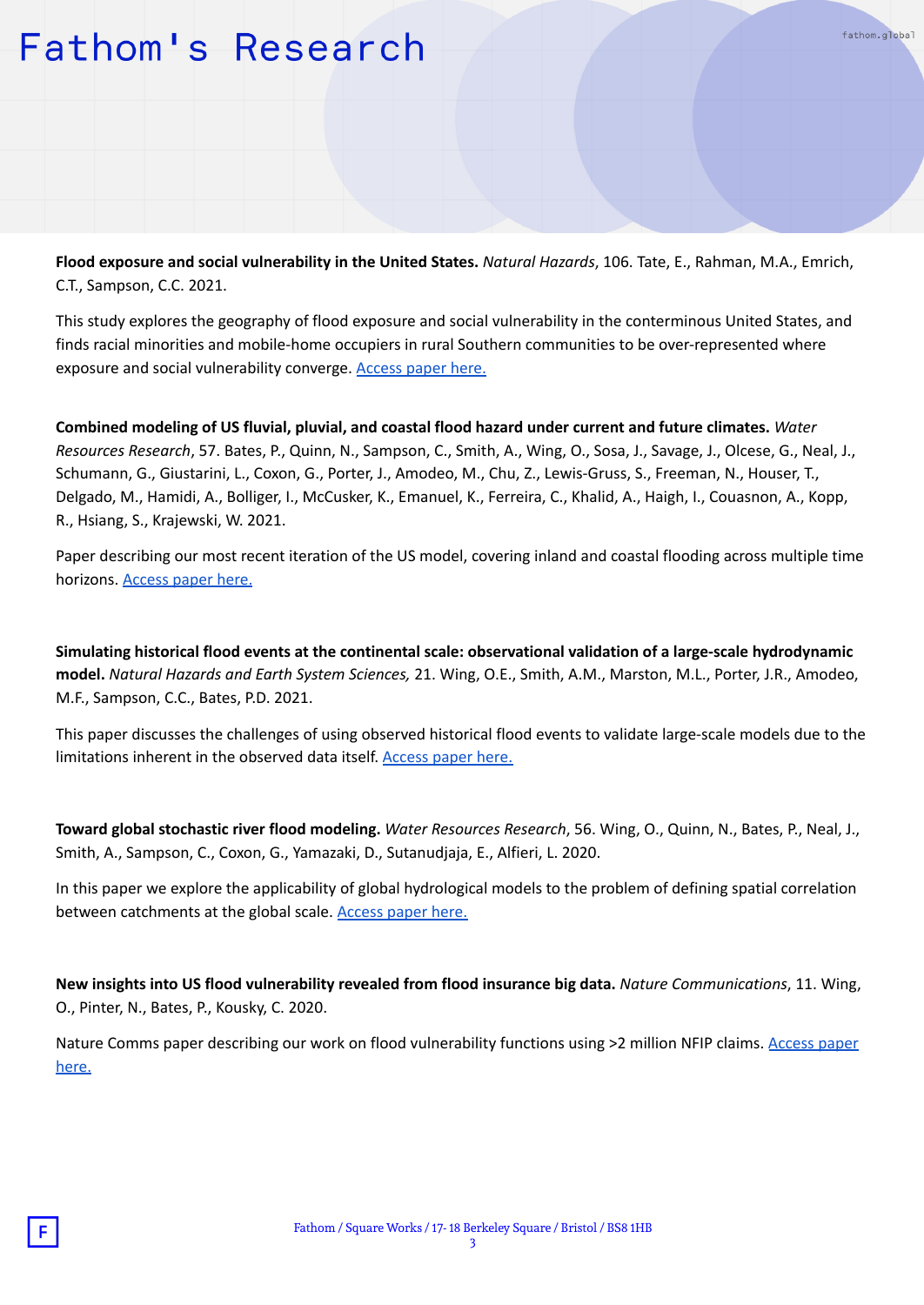**Increased Flood Exposure Due to Climate Change and Population Growth in the United States.** *Earth's Future*, 8. Swain, D.L., Wing, O.E.J., Bates, P.D., Done, J.M., Johnson, K.A., Cameron, D.R. 2020.

fathom.global

In this paper we explore projected future changes to flood exposure due to anthropogenic climate change and population growth. [Access](https://agupubs.onlinelibrary.wiley.com/doi/10.1029/2020EF001778) paper here.

**A New Automated Method for Improved Flood Defense Representation in Large-Scale Hydraulic Models.** *Water Resources Research*, 55. Wing, O., Bates, P., Neal, J., Sampson, C., Smith, A., Quinn, N., Shustikova, I., Domeneghetti, A., Gilles, D., Goska, R., Krajewski, W. 2019.

Paper describing our new automated method of extracting levees from high resolution terrain models. [Access](https://doi.org/10.1029/2019WR025957) paper [here.](https://doi.org/10.1029/2019WR025957)

**The Spatial Dependence of Flood Hazard and Risk in the United States.** *Water Resources Research*, 55. Quinn, N., Bates, P., Neal, J., Smith, A., Wing, O., Sampson, C., Smith, J., Heffernan, J. 2019.

A paper describing our method for simulating the spatial dependence of realistic flood events across the USA. [Access](https://agupubs.onlinelibrary.wiley.com/doi/full/10.1029/2018WR024205) [paper](https://agupubs.onlinelibrary.wiley.com/doi/full/10.1029/2018WR024205) here.

**A flood inundation forecast of Hurricane Harvey using a continental-scale 2D hydrodynamic model.** *Journal of Hydrology,* 4. Wing, O., Sampson, C., Bates, P., Quinn, N., Smith, A., Neal, J. 2019.

A paper describing our rapid flood forecasting model, tested against Hurricane Harvey. [Access](https://www.sciencedirect.com/science/article/pii/S2589915519300239) paper here.

**New estimates of flood exposure in developing countries using high-resolution population data**. *Nature Communications,* 10. Smith, A., Bates, P., Wing, O., Sampson, C., Quinn, N., Neal, J. 2019.

A Nature Comms publication in which we demonstrate the critical importance of having both high resolution hazard and high resolution population data when assessing at-risk populations. [Access](https://www.nature.com/articles/s41467-019-09282-y) paper here.

**MERIT Hydro: A High-Resolution Global Hydrography Map Based on Latest Topography Dataset.** *Water Resources Research,* 55. Yamazaki, D., Ikeshima, D., Sosa, J., Bates, P., Allen, G., Pavelsky, T. 2019. [Access](https://agupubs.onlinelibrary.wiley.com/doi/10.1029/2019WR024873) paper here.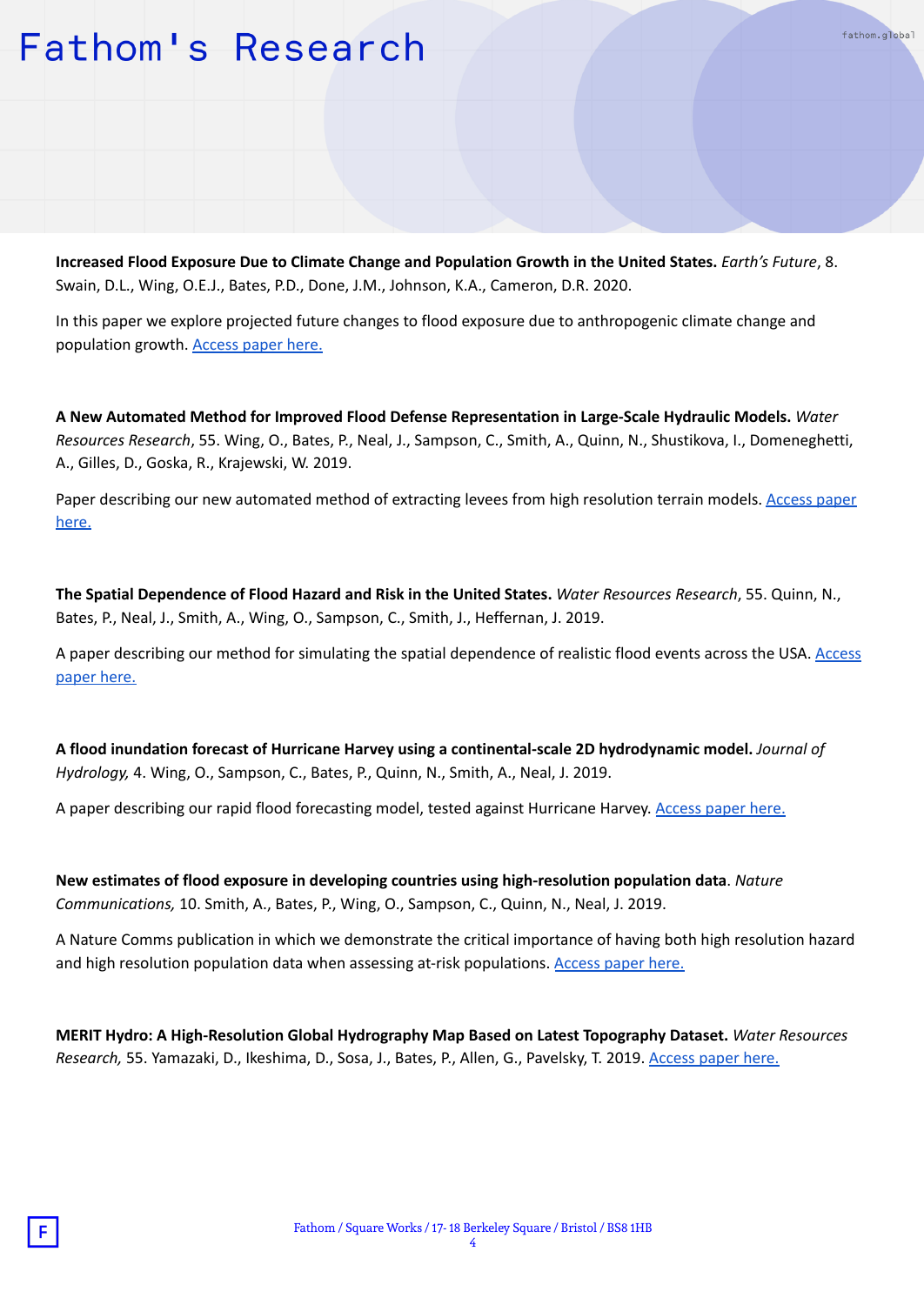**Optimisation of the two-dimensional hydraulic model LISFOOD-FP for CPU architecture***. Environmental Modelling & Software,* 107. Neal., J., Dunne, T., Sampson, C., Smith, A., Bates, P. 2018.

fathom.global

Paper describing the optimisation of numerical solvers to further increase the computational efficiency of our simulations [Access](https://linkinghub.elsevier.com/retrieve/pii/S1364815217307478) paper here.

**Estimates of present and future flood risk in the conterminous United States.** *Environmental Research Letters,* 13. Wing, O., Bates, P., Smith, A., Sampson, C., Johnson, K., Fargione, J., Morefield, P. 2018.

A collaboration with the US EPA and The Nature Conservancy to show that: a) previous estimates have significantly underestimated exposure of US population to flood risk; and b) that population and GDP growth are likely to cause this to further increase in future. [Access](https://iopscience.iop.org/article/10.1088/1748-9326/aaac65) paper here.

Validation of a 30 m resolution flood hazard model of the conterminous United States. Water Resources Research, 53. Wing, O., Bates, P., Sampson, C., Smith, A., Johnson, K., Erickson, T. 2017.

The first peer-reviewed validation of a continental-scale, high-resolution flood hazard model; this paper won the prestigious AGU Editors' Choice Award in 2018. [Access](https://agupubs.onlinelibrary.wiley.com/doi/full/10.1002/2017WR020917) paper here.

**A high-accuracy map of global terrain elevations.** *Geophysical Research Letters,* 44. Yamazaki, D., Ikeshima, D., Tawatari, R., Yamaguchi, T., O'Loughlin, F., Neal, J., Sampson, C., Kanae, S., Bates, P. 2017.

A significant set of systematic improvements to the SRTM terrain dataset produced by a project led by our colleague in Japan, Dai Yamazaki. [Access](https://agupubs.onlinelibrary.wiley.com/doi/10.1002/2017GL072874) paper here.

**Rethinking flood hazard at the global scale.** *Geophysical Research Letters,* 43. Schumann, G., Stampoulis, D., Smith, A., Sampson, C., Andreadis, K., Neal, J., Bates, P. 2016.

The first continuous long-term (1973-2012) high resolution simulation of river flow and flooding at the continental scale. [Access](https://agupubs.onlinelibrary.wiley.com/doi/full/10.1002/2016GL070260) paper here.

**A high-resolution global flood hazard model.** *Water Resources Research*, 51. Sampson, CC, Smith, AM, Bates, PB, Neal, JC, Alfieri, L & Freer, JE. 2015.

The paper describes the architecture of our Global Flood Model and validates its performance against local data. [Access](https://agupubs.onlinelibrary.wiley.com/doi/full/10.1002/2015WR016954) paper here.